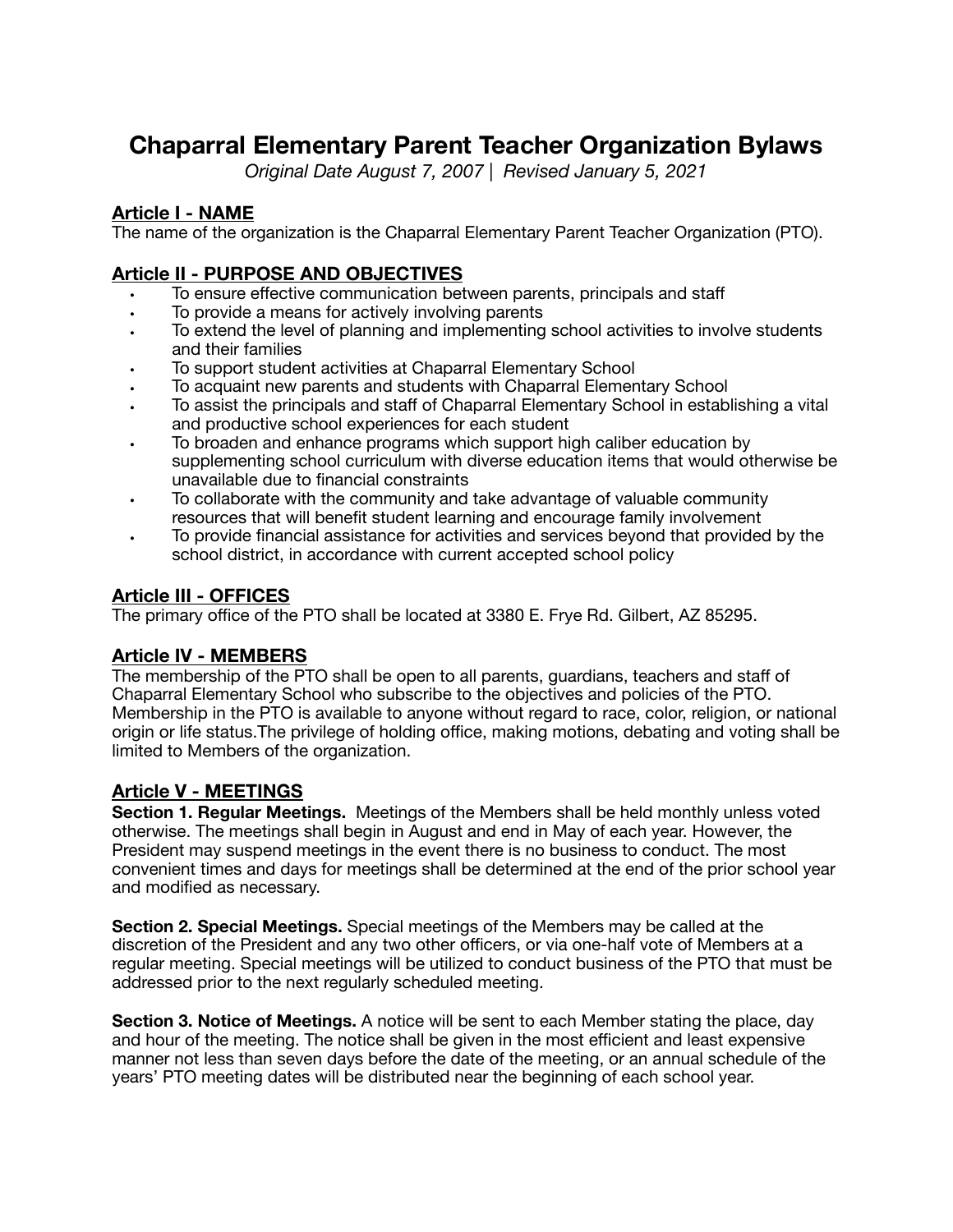**Section 4. Purpose.** The primary purpose of regular meetings will be to conduct the affairs of the PTO.

**Section 5. Quorum of Members.** A Quorum shall consist of a majority of voting Members. A Quorum is required for all financial votes and changes to the bylaws.

**Section 6. Voting.** Voting on any question or in any election shall be oral unless the presiding officer shall order, or any Member shall demand, that voting be by ballot. Each Member, including all Officers, staff members, teachers, parents, and guardians shall have one vote.

**Section 7. Conduct Of Meetings.** A standard agenda will be used for the conduct of all meetings and consist of the following elements:

- I. Call to Order
- II. Approval of Previous Meeting Minutes by vote
- III. Open Forum, when applicable
- IV. Administration's Report
- V. Treasurer's Report
- VI. Committee Member's Reports, when applicable
- VII. Old Business
- VIII. New Business
- IX. Reports from staff, when applicable
- X. Board Remarks and Future Discussion Items
- XI. Adjournment

### **Article VI - MEMBERS AND THEIR ELECTIONS**

**Section 1. General Powers.** The business and affairs of the PTO shall be managed by its members or appointed designee. All Members shall share substantially in all duties which must be performed.

**Section 2. Number.** The number of members of the PTO shall be a minimum of 5 and a maximum of 15. The number must be odd to prevent a tie vote. A person may not hold more than one office at a time. The executive officers of the PTO are the President, Vice President, Secretary and Treasurer. Members of the PTO are Executive Officers, Hospitality Chair, Corporate Fundraising Chair, Restaurant Night Coordinator, Volunteer Coordinator, Fundraiser Chair, Activities Chair and Teacher Liaisons (3 members).

**Section 3. Nominations/Ballots.** In the event of a vacancy mid-year, an announcement of the vacancy will be published in at least 2 public forums. Nominations are accepted by any member or by a volunteer coming forward. Nomination will be written up with a short biography of each individual and will be presented by the President at the next meeting during the open forum time. The vote will consist of written secret ballot with all in attendance voting. The nominee with the majority of votes will be elected to the PTO board. Only those members who have given their consent to serve, if elected, shall be nominated for, or elected to, such office.

**Section 4. Annual Election.** At least 5 officers shall be elected near the close of the school year for the following school year term, usually at the regularly scheduled May meeting. President, Vice President, Treasurer, Recording Secretary, and 1 Teacher Liaison must be elected before May 31 and may conduct PTO business while school is not in session by majority vote. Other offices may be elected at that time or no later than September 15. Members shall elect Officers by majority vote.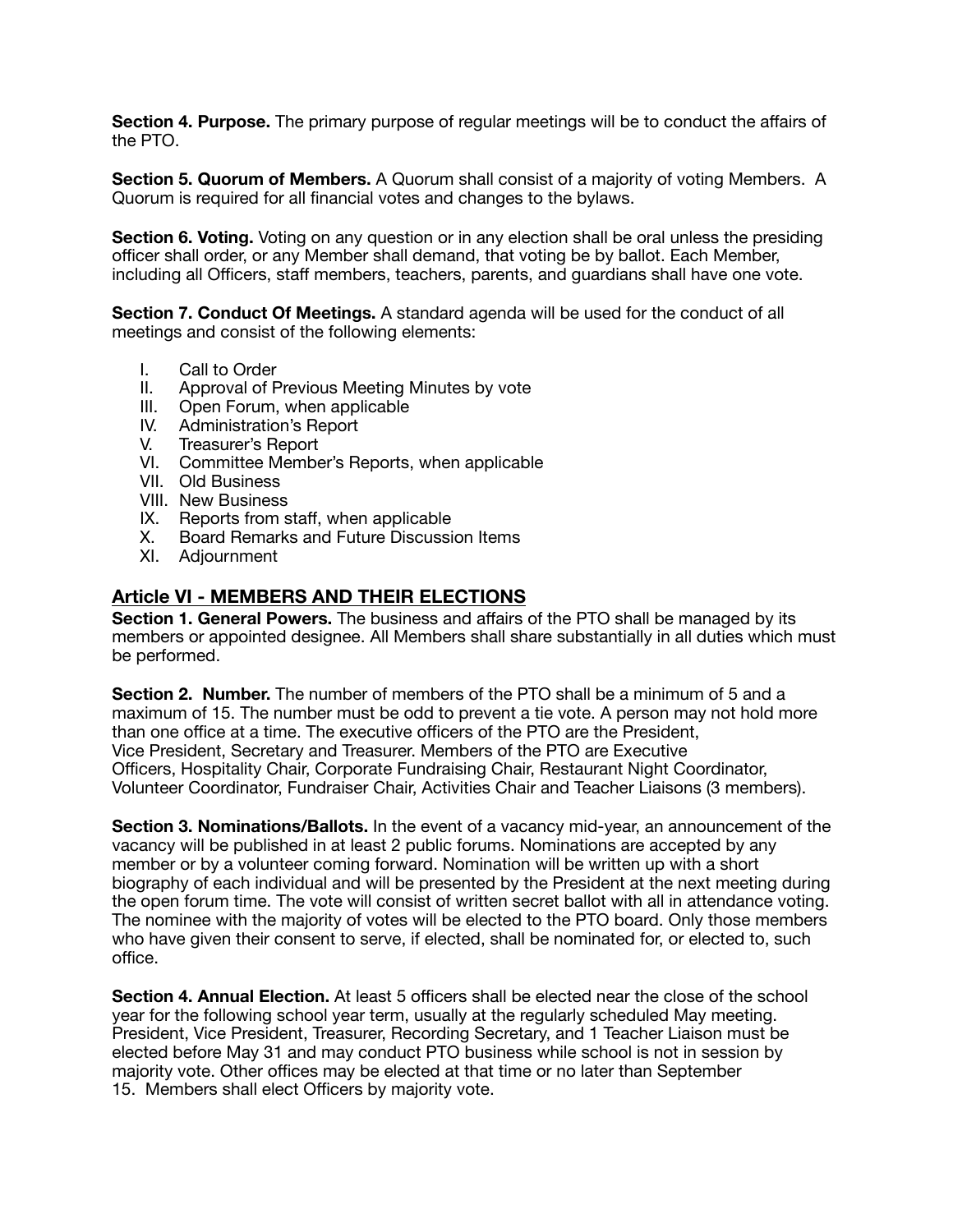**Section 5. Term Of Office.** Each Officer shall hold office for the term he/she is elected to and until his/her successor is elected. The Officers shall be elected for a one (1) year term and shall be eligible for reelection.

**Section 6. Vacancies.** A vacancy in any office because of death, resignation, removal, disqualification or otherwise, may be filled by a majority vote of the Members for the unexpired portion of the term of his/her predecessor. Any Member who believes there is just cause to remove an Executive Board Member must make a motion to the school principal regarding no confidence for the Board Member in question. The Member requesting the no confidence vote must present evidence supporting his/her claim to the school principal at least one week in advance of a scheduled board meeting. The school principal will notify the district administration of any motion of no confidence for a possible formal investigation.

If a vacancy occurs, the board will publish the vacancy on 2 public forums. Candidates interested in vacant positions must write a brief biography and submit to the board 1 week prior to the next public PTO meeting. Nominations will be presented by the president at the next meeting and voted on by the board using written secret ballot during the open forum time. All in attendance may vote. Only those members who have given their consent to serve, if elected, shall be nominated for or elected to such office.

**Section 7. Membership.** Members are required to act as chairperson for at least 1 and assist at least 2 school activities throughout the year. Members are expected to attend all regularly scheduled meetings and vote via email when necessary. Members who miss more than 3 meetings in a school year may be removed from the board by majority vote.

**Section 8. Volunteer Status.** Members must apply for and be approved for a Tier 2 volunteer status. Failure to be approved for Tier 2 will result in removal from the PTO board.

### **Article VII - DUTIES OF THE OFFICERS**

The suggested duties are as follows. Members are permitted to make adjustments based on skill set and interest.

No adjustments may be made to the signer on the PTO bank account and checks (President and Treasurer).

#### **President:**

Serve as overall coordinator of PTO Organization and communicate with school administration Attend General PTO Meetings and PTO Executive Meetings (monthly) Hold planning meetings with PTO Executive Officers as needed Coordinate school and PTO sponsored activities and programs with the PTO Executive **Officers** Chair PTO General Meetings Prepare agenda with Recording Secretary monthly Attend Site Council Meetings Establish a working budget with PTO Treasurer Signer on PTO bank account and checks Help count money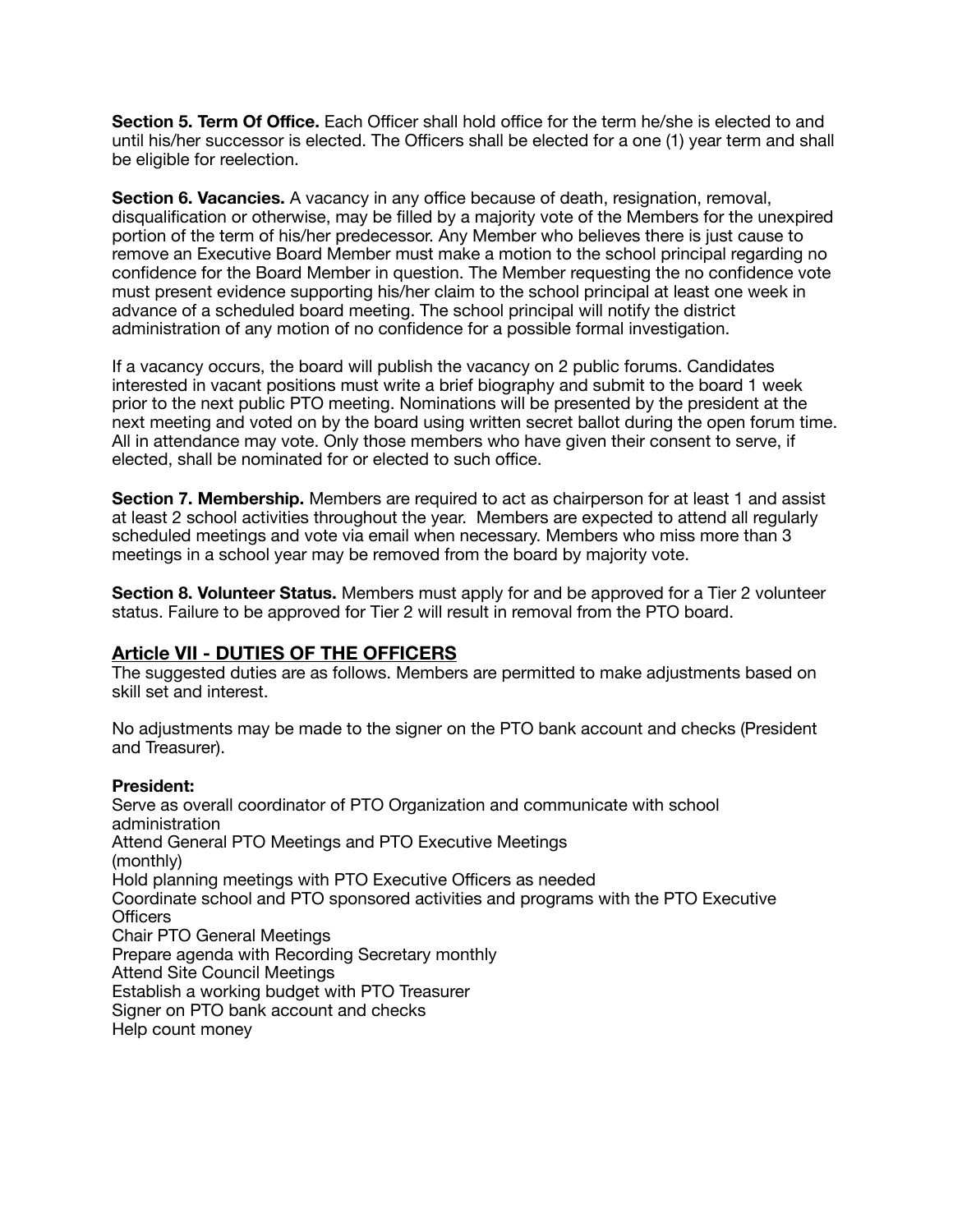#### **Vice-President:**

Attend all General PTO Meetings and PTO Executive Meetings Chair PTO General Meetings in the absence of the President Assist President with communication and coordination of officers and chairpersons Work closely with President to ensure organization's goals and objectives are accomplished Helps plan and coordinate Fall Festival Manages Shark Store order fulfillment and inventory replenishment

#### **Recording Secretary:**

Attend all General PTO Meetings and PTO Executive Meetings Record and maintain written documentation of all meetings Present a written report of all previous PTO general meeting minutes Oversee communication to families, community and school Maintain website Maintain social media sites and email alerts

#### **Treasurer:**

Attend all General PTO Meetings and PTO Executive Meetings Present a current report of the financial status at all PTO Meetings Prepare a budget for the year including all events Coordinate and maintain financial records for all PTO sponsored fundraising activities Signer on PTO bank account and checks Maintain PTO bank accounts Keep accurate records of receipts and expenditures Receive all monies for the PTO and make deposits into bank account Help count money Prepare and present an End-of-the-year report at the final meeting Ensure annual taxes are filed with the IRS

#### **Fundraiser Chair:**

Attend all General PTO Meetings Helps select, plan, communicate and execute the fall and spring fundraiser

#### **Volunteer Coordinator:**

Attend all General PTO Meetings Assist Officers and chairpersons in finding volunteers for events throughout the year Communicates on a regular basis with school volunteers Creates and maintains online volunteer sign ups

#### **Hospitality Chair:**

Attend all General PTO Meetings Organizes student hospitality events such as Grandparents Breakfast, Donuts with Dad, Muffins with Mom and Super Shark Assemblies Organizes teacher hospitality events such as, Welcome Back Lunch, Fall/Spring Conferences Lunch, Holiday Lunch, and Teacher Appreciation Week

#### **Corporate Fundraising Chair:**

Attend all General PTO Meetings Coordinates and executes corporate fundraising programs such as, POGO Pass, Amazon Smiles, Fry's Rewards, Harkins Sales, Monthly Kona Ice Truck Days and Box Tops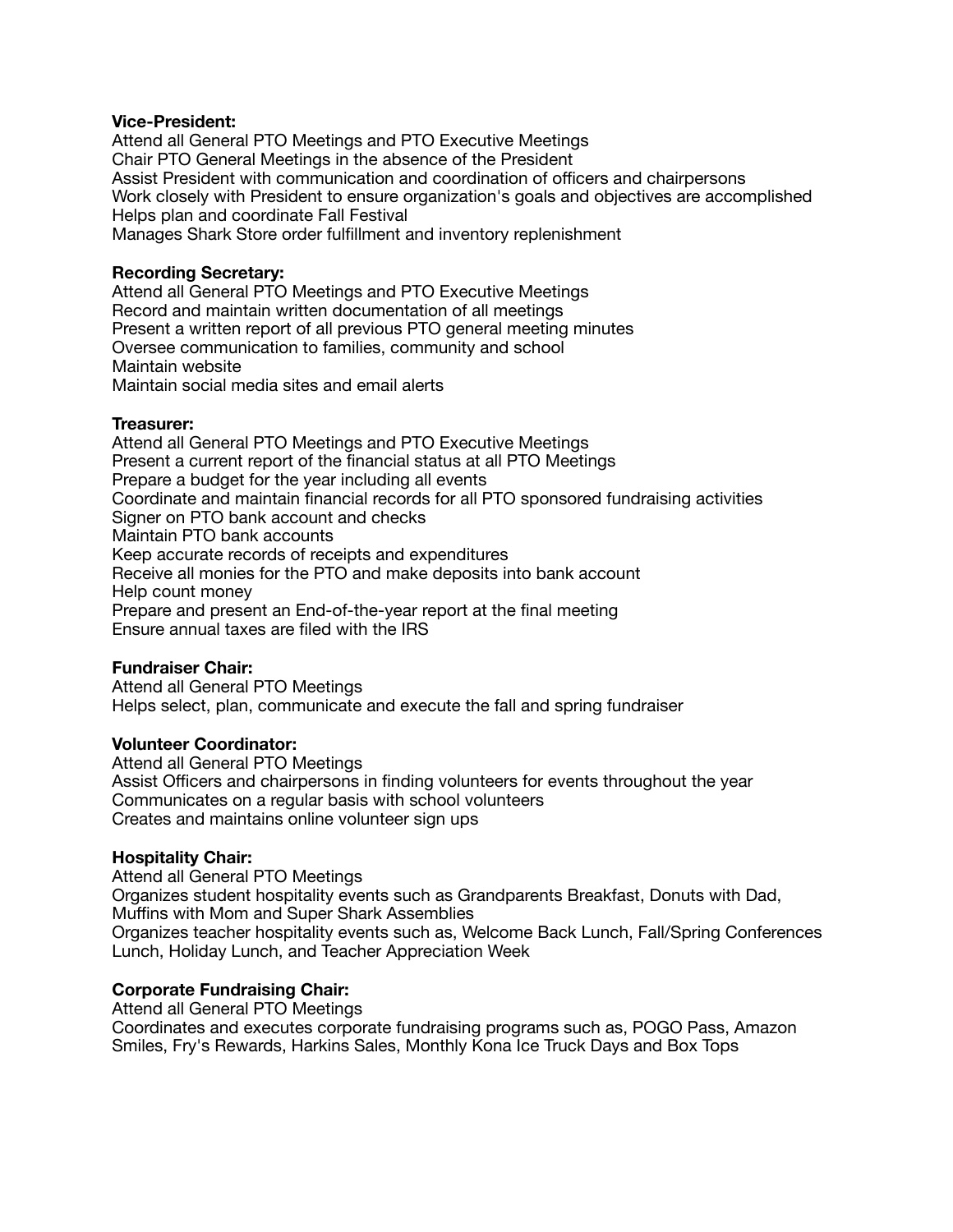#### **Restaurant Night Coordinator:**

Attend all General PTO Meetings Coordinates and sets up monthly fundraising nights

#### **Activities Coordinator:**

Attend all General PTO Meeting Coordinates and manages Holiday Shop Coordinates 6th Grade Clap Out

### **Teacher Liaison Positions (3):**

Attend all General PTO Meetings Assist with all relevant functions, especially those involving teachers and events on campus Represent the PTO to teachers and campus staff Provide input regarding teacher needs to PTO board Provide a meeting summary to all teachers and staff following each PTO meeting

# **Article   IX - BASIC POLICIES**

The following are basic policies of this organization:

- I. This organization is organized exclusively for charitable purposes and including, for that such purpose, the making of distributions to organizations that qualify as exempt organizations under section 501(c)(3) of the Internal Revenue Code, or corresponding section of any future federal tax codes.
- II. No part of the net earnings of this organization shall inure to the benefit of, or be distributable to it's members, trustees, officers or other private persons, except that the organization shall be authorized and empowered to pay reasonable compensation for services rendered and to make payments and distributions in furtherance of the purposes set forth in the purpose clause hereof. No substantial part of the activities in the organization shall be the carrying on of propaganda, or otherwise attempting to influence legislation, and the organization shall not participate in, or intervene in any political campaign on behalf of any candidate for public office. Notwithstanding any other provision of this document, the organization shall not carry on any other activities not permitted to be carried on (a) by an organization exempt from federal income tax under section 501(c)(3) of the Internal Revenue Code, or corresponding section of any future federal tax code or (b) by an organization, contributions to which are deductible under section 170(c)(2) of the Internal Revenue Code, or corresponding section of any future federal tax code.
- III. Upon the dissolution of the organization, assets shall be distributed for one or more exempt purposes within the meaning of section 501(c)(3) of the Internal Revenue Code, or corresponding section of any future federal tax code, or shall be distributed to the federal government, or to a state or local government, for a public purpose. Any such assets not disposed of shall be disposed of by the Court of Common Place of the county in which the principal office of the organization is then located, exclusively for such purposes or to such organization or organizations, as said Court shall determine, which are organized and operated exclusively for such purposes.
- IV. Said organization is organized exclusively for charitable, educational purposes, including , for such purposes, the making of distributions to organizations that qualify as exempt organizations under section 501(c)(3) of the Internal Revenue Code, or corresponding section of any future federal tax code.
- V. The program of this organization shall be educational and shall be developed through conferences, committees and projects.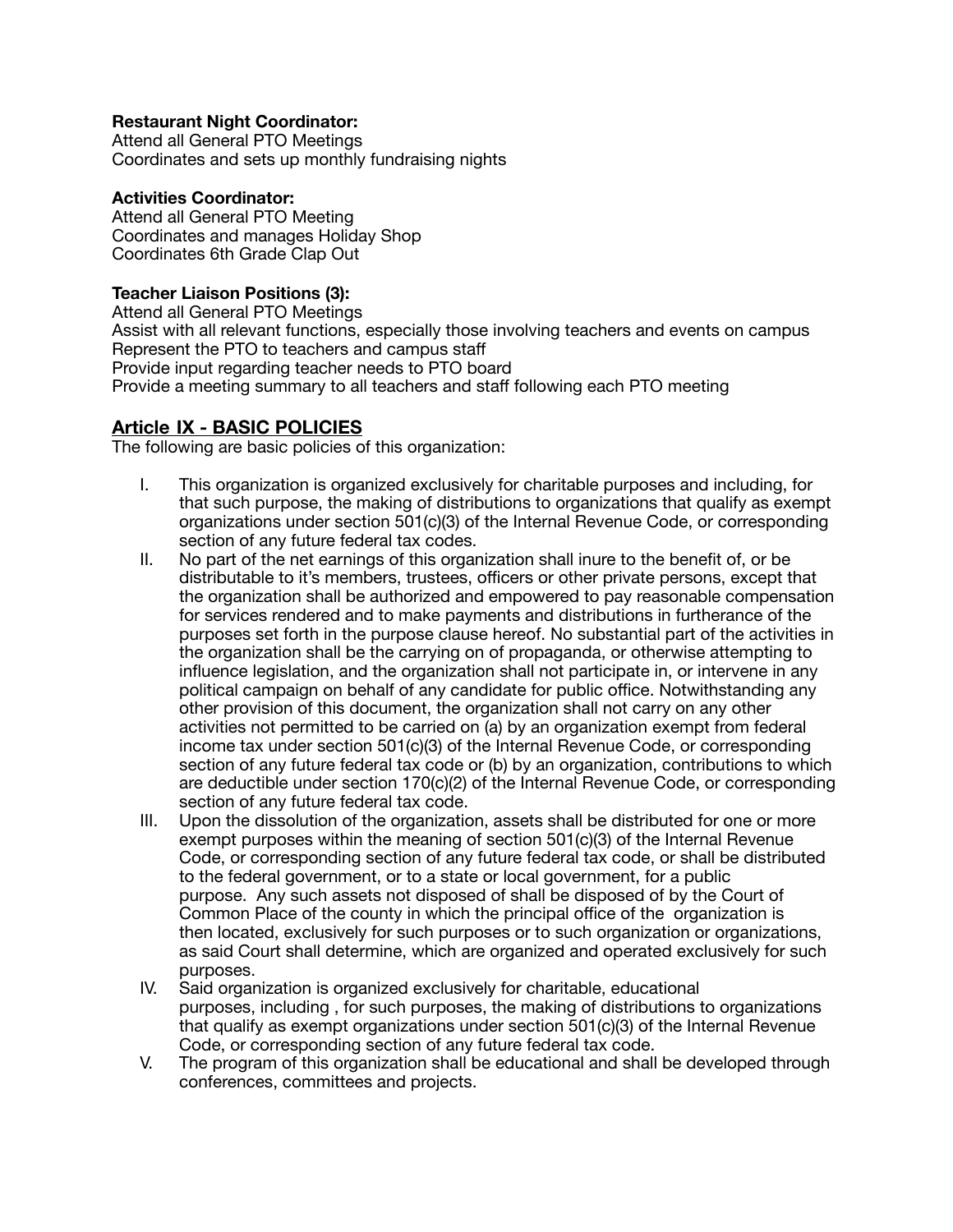- VI. This organization is an independent organization and shall not seek to direct administrative activities of the school or control its policies, except in an advisory capacity.
- VII. This organization shall be non-commercial, non-sectarian and non-partisan.
- VIII. The name of the organization or the names of any members in their official capacities shall not be used in any connection with a commercial concern or with any partisan interest or for any purpose not appropriately related to promotion of the objectives of the organization.
- IX. The organization shall not directly or indirectly, participate or intervene on behalf of, or in opposition to, any political campaign or any candidate for public office.
- X. The organization shall work with the school to provide quality education for all the children and youth and shall seek to participate in the decision making process establishing school policy, recognizing that the legal authority to make final decisions has been delegated, by the people, to Boards of Education.
- XI. The organization may cooperate with other organizations and agencies concerned with child welfare, but persons representing the organization in such matters shall make no commitments that bind the organization.
- XII. This organization should follow the policies and standards of the Higley Unified School District.
- XIII. The PTO Board and Council will not discuss matters that relate to individual students, staff or families.
- XIV. Concerns held by members regarding the PTO should be referred to the school administration.
- XV. In case of dissolution of the organization, the assets of said organization shall be deposited either to the school's activity fund or the Student Council.
- XVI. All decisions regarding PTO merchandise, use of funds, and PTO activities must be approved by a 2/3 vote by the executive board. Failure by any board member to follow this policy could result in immediate dismissal by the school administrator.

# **Article X - BANK ACCOUNT**

**Section 1. Bank Accounts.** The Executive Board shall select a bank for the purpose of maintaining an Organization bank account. Funds deposited in said bank shall be withdrawn by checks signed by the Treasurer or President for approved expenditures. Said account shall have at least three signers from the Executive Board. Two signatures are required on any checks disbursed. The Treasurer is responsible for reconciling the account monthly. Account signers may not be related to each other or reside in the same household.

**Section 2. Expenditures.** All chairpersons are responsible for any outside accounts. They shall present a written report to the Board and Membership at each meeting. A preliminary budget must be presented for approval at the first regular meeting of the school year. All requests for funds must be accompanied by a completed expenditure form with any receipts attached. Any expenditure must be voted on and approved at a regular meeting or through e-mail response.

**Section 3. Revenues.** Deposits will be prepared in a timely manner and made to the bank as soon as possible after a scheduled event. The Treasurer is responsible for depositing all funds. They do, however, have the authority to allow one of the other account signers responsibility for deposits on an as needed basis. At least two members of the Executive Board, general members or teachers must be in attendance when cash and checks are counted and prepared for deposit. All deposits shall be accounted for and initialed by the two parties in the PTO ledger book.